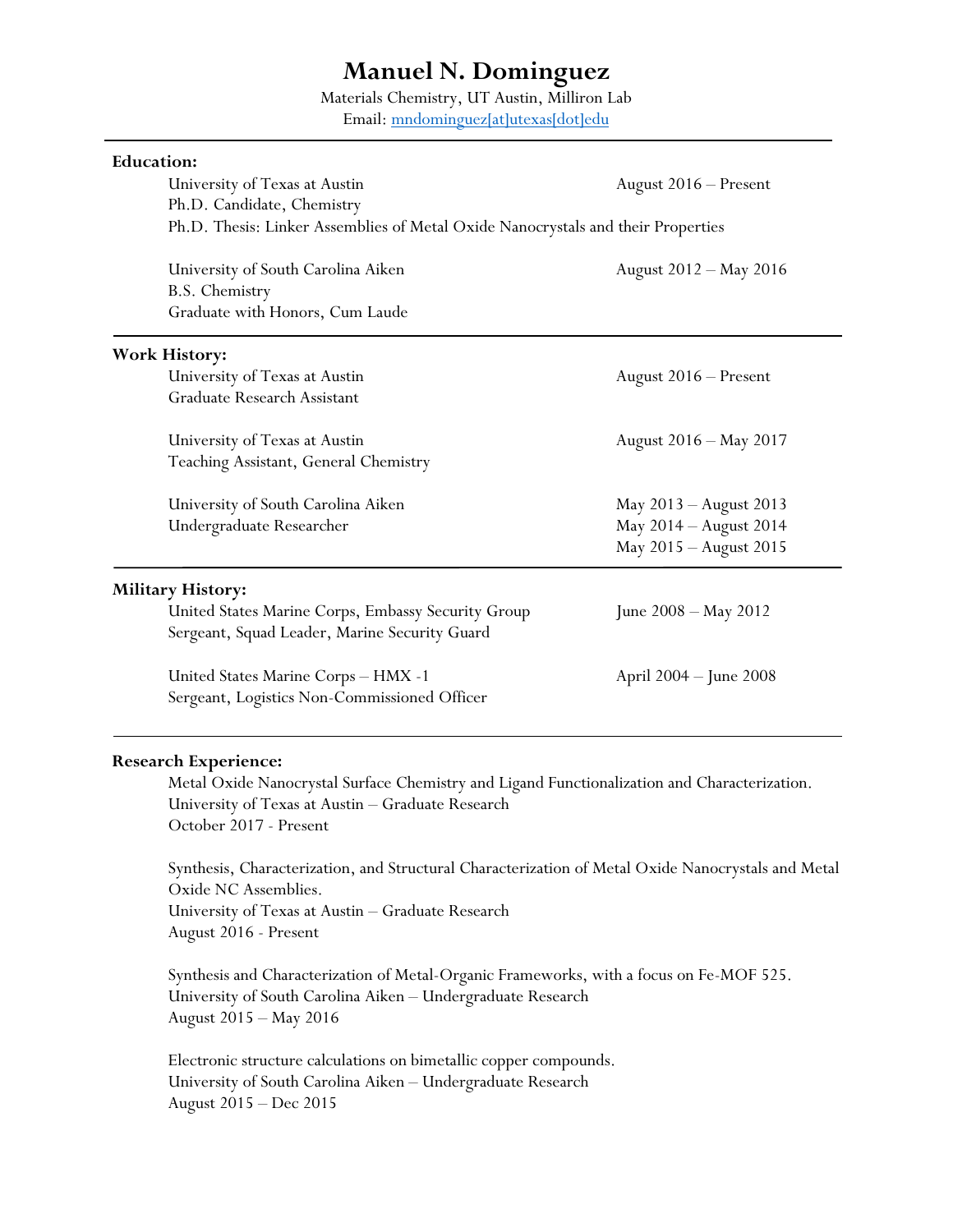| Cyclic Voltammetry of Fe-TACN compounds.<br>University of South Carolina Aiken - Undergraduate Research<br>August 2015 - Oct 2015                                          |                         |  |
|----------------------------------------------------------------------------------------------------------------------------------------------------------------------------|-------------------------|--|
| Synthesis and Characterization of Pd-NHC complexes for Suzuki cross coupling.<br>University of South Carolina Aiken - Undergraduate Research<br>September 2013 - July 2015 |                         |  |
| <b>Teaching and Management Experience:</b>                                                                                                                                 |                         |  |
| Career Development Chair - MRSEC SLC                                                                                                                                       | May 2017 - July 2020    |  |
| Hall Measurement Equipment Manager<br>Milliron Lab                                                                                                                         | October 2018 - Present  |  |
| Acid Safety and Disposal Manager<br>Milliron Lab                                                                                                                           | July $2018$ – Present   |  |
| General Glovebox Manager<br>Milliron Lab                                                                                                                                   | July 2018 - Present     |  |
| UV/Vis Cary Equipment Manager<br>Milliron Lab                                                                                                                              | February 2017 - Present |  |
| Outreach Chair - Council of Graduate Chemists                                                                                                                              | May 2017 - June 2019    |  |
| General Chemistry Laboratory Teaching Assistant<br>Worked for Dr. Alisha Bohnsack                                                                                          | August 2016 - May 2017  |  |
| NMR Student Super User / Lab Assistant<br>University of South Carolina Aiken under Dr. Gerard Rowe                                                                         | May 2014 - May 2016     |  |

### **Research Skills:**

Nanocrystal Synthesis and Characterization, and Surface Characterization Nanocrystal Assembly formation for Superlattices and Gels Metal Complex Synthesis and Characterization Organic Ligand Synthesis and Characterization Experience and understanding of Gas Chromatography, NMR Spectroscopy, UV/Vis Spectroscopy, I.R. Spectroscopy, Small Angle X-Ray Scattering, Dynamic Light Scattering, Hall Measurement Device, X-Ray Photoelectron Spectroscopy, Scanning Transmission Electron Microscopy, Glove Box use, and spin coater use for film preparation.

## **Publications:**

Lee, D.H; Valenzuela, V.A; Dominguez, M.N; Otsuka, M; Milliron, D.J; Anslyn, E.V. "A Self-Degradable Hydrogel Sensor for a Nerve Agent Tabun Mimic through a Self-Propagating Cascade" *Journal of the American Chemical Society*, Under Review, **2021**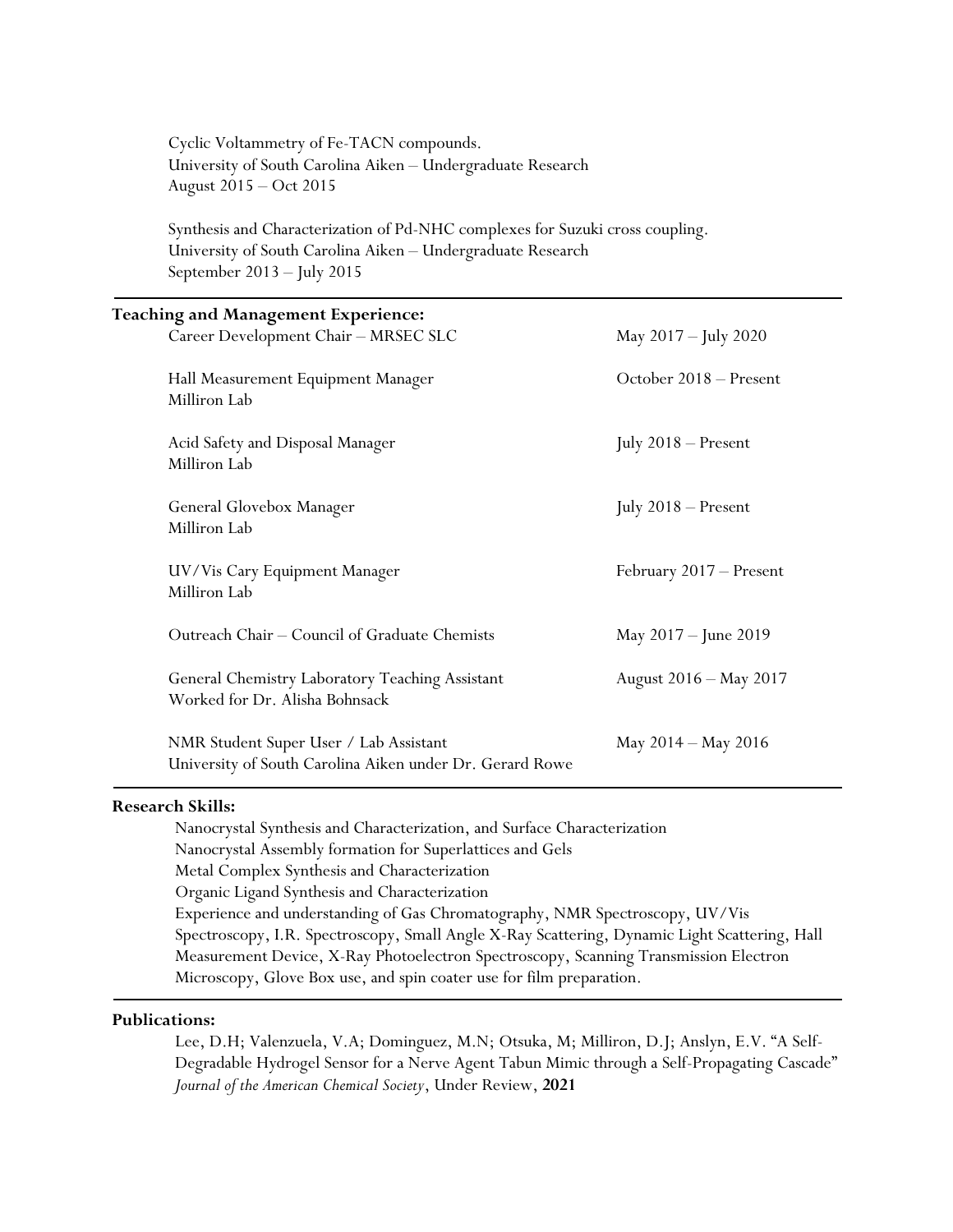Dominguez, M.N; Howard, M.P; Maier, J.M; Valenzuela, S; Sherman, Z.M; Reuther, J.F; Reimnitz, L.C; Kang, J; Cho, S.H; Gibbs, S.L; Menta, A.K; Zhaung, D.L; van der Stok, A; Kline, S.J; Anslyn, E.V; Truskett, T.M; Milliron, D.J. "Assembly of Linked Nanocrystal Colloids by Reversible Covalent Bonds" *Chemistry of Materials,* 32, **2020**: 10235 - 10245

Saez Cabezas, C.A; Sherman, Z.M; Howard, M.P; Dominguez, M.N; Cho, S.H; Ong, G.K; Green, A; Truskett, T.M; Milliron, D.J. "Universal Gelation of Metal Oxide Nanocrystals via Depletion Attractions" *Nano Letters,* 20, **2020**: 4007-4013

Ong, G.K; Saez Cabezas, C.A; Dominguez, M.N; Skjærvø, S.L; Heo, S; Milliron, D.J. "Electrochromic Niobium Oxide Nanorods" *Chemistry of Materials*, 32, **2020**: 468-475

McMoran, E.P; Dominguez, M.N; Erwin, E.M; Powell, D.R; Rowe, G.T; Yang, L. "Structural Diversity, Spectral Characterization and Computational Studies of Cu(I) Complexes with Pyridylamide Ligands." *Inorganica Chimica Acta,* 446, **2016**: 150–160.

#### **Presentations:**

Dominguez, M.N; Milliron, D.J; "Linker Induced Reversible Gelation of Colloidal Nanocrystals" Oral Presentation, NSF MRSEC Event, UT Austin, Apr. **2021**

Dominguez, M; Milliron, D; "Colloidal Nanocrystal Gels using Dynamic Covalent Chemistry" Oral Presentation, Soft Matter for All, Princeton, Oct. **2020**

 Dominguez, M; Milliron, D; "Reversible Colloidal Nanocrystal Assembly using Dynamic Covalent Chemistry" Oral Presentation BEST Symposium DOW. July **2020**

Dominguez, M; Milliron, D; "Colloidal Nanocrystal Assembly using Dynamic Covalent Chemistry" Oral Presentation given at the University of Texas at Austin Graduate Seminar Series. Oct. **2019**

Dominguez, M; Saez Cabezas, C; Milliron, D; "Assembly of Colloidal Nanocrystals into Open and Functional Networks" Poster Presentation for the NSF MRSEC Annual Meeting. Jan. **2019**

Dominguez, M; Milliron, D; "ITO Nanocrystal Surface Chemistry and Assembly" Oral Presentation given at the University of Texas at Austin. July. **2018**

Dominguez, M; Rowe, G; "Synthesis and Characterization of MOF-525 with a Fe(II/III) and Mn(II/III) Metal Center." Oral Presentation given at the South Carolina Academy of Science. Apr. **2016.**

Dominguez, M; Colosimo, D; Rowe, G; "Synthesis of palladium(II)NHC-compounds and their employment as cross-coupling catalysts." Oral Presentation given at USC Aiken Research Day. Apr. **2015.**

Dominguez, M; Colosimo, D; Rowe, G; "Synthesis of palladium(II)NHC-compounds and their employment as cross-coupling catalysts." Poster Presentation given at ACS national meeting, Denver CO. Mar. **2015.**